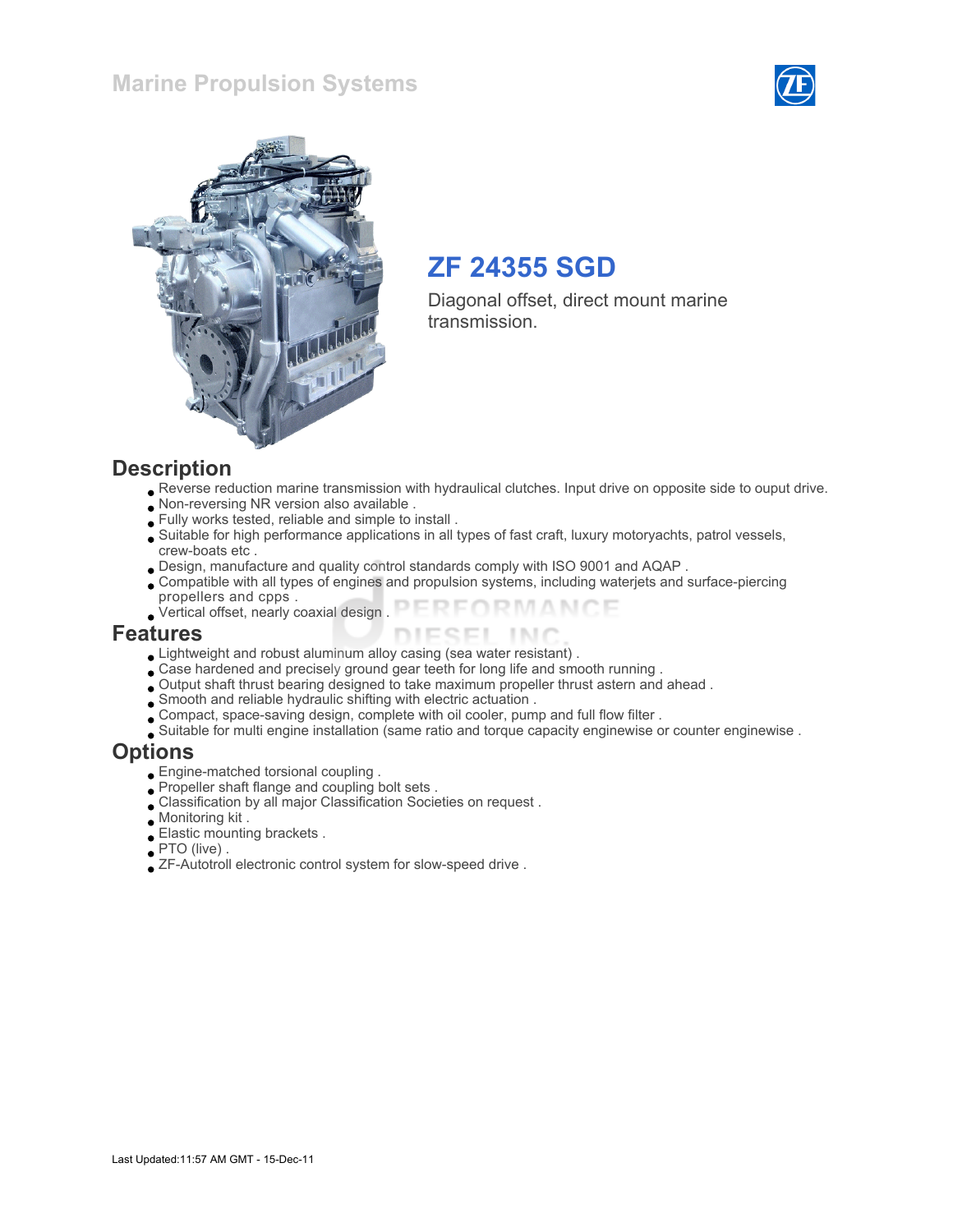Ratings

## Light Duty

| RATIOS                                            | <b>MAX. TORQUE POWER/RPM</b> |                                                                                |                                                        |    | <b>INPUT POWER CAPACITY</b> |          |           |          |          |    | MAX.       |  |
|---------------------------------------------------|------------------------------|--------------------------------------------------------------------------------|--------------------------------------------------------|----|-----------------------------|----------|-----------|----------|----------|----|------------|--|
|                                                   | Nm                           | ftlb                                                                           | <b>kW</b>                                              | hp | <b>kW</b>                   | hp       | <b>kW</b> | hp       | kW       | hp | <b>RPM</b> |  |
|                                                   |                              |                                                                                |                                                        |    |                             | 1800 rpm |           | 2000 rpm | 2100 rpm |    |            |  |
| $\blacksquare$ 3.000, 6.500                       |                              | 23399   17258   2.4502 3.2857   4410   5914   4900   6571   5145   6900   2100 |                                                        |    |                             |          |           |          |          |    |            |  |
| $\blacksquare$ 7.000<br>$*$ Consider Order Detter | 21170                        |                                                                                | 15614 2.2168 2.9727 3990 5351 4434 5945 4655 6243 2100 |    |                             |          |           |          |          |    |            |  |

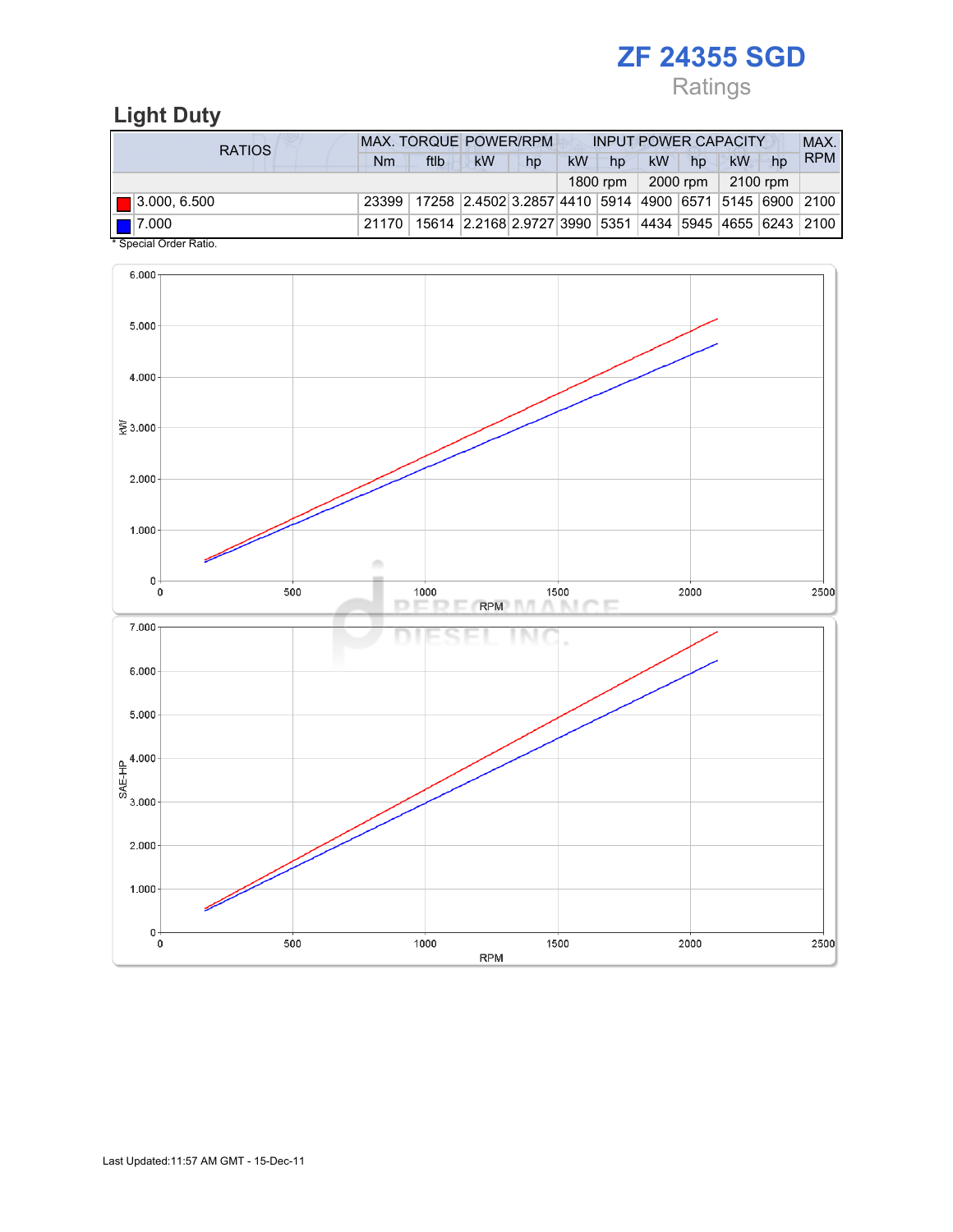## Ratings

## Medium Duty

| <b>RATIOS</b>                                  | <b>MAX. TORQUE POWER/RPM</b><br><b>INPUT POWER CAPACITY</b> |                                                                |                                                        |    |           |          |           |          |    |          | MAX.       |
|------------------------------------------------|-------------------------------------------------------------|----------------------------------------------------------------|--------------------------------------------------------|----|-----------|----------|-----------|----------|----|----------|------------|
|                                                | Nm                                                          | ftlb                                                           | <b>kW</b>                                              | hp | <b>kW</b> | hp       | <b>kW</b> | hp       | kW | hp       | <b>RPM</b> |
|                                                |                                                             |                                                                |                                                        |    |           | 1600 rpm |           | 1800 rpm |    | 2050 rpm |            |
| $\blacksquare$ 3.000, 6.500                    | 19807                                                       |                                                                | 14609 2.0740 2.7813 3318 4450 3733 5006 4252 5702 2100 |    |           |          |           |          |    |          |            |
| $\blacksquare$ 7.000<br>* Ossaial Osslas Datis | 17920                                                       | 13217  1.8764 2.5163 3002  4026  3378  4529  3847  5159   2100 |                                                        |    |           |          |           |          |    |          |            |

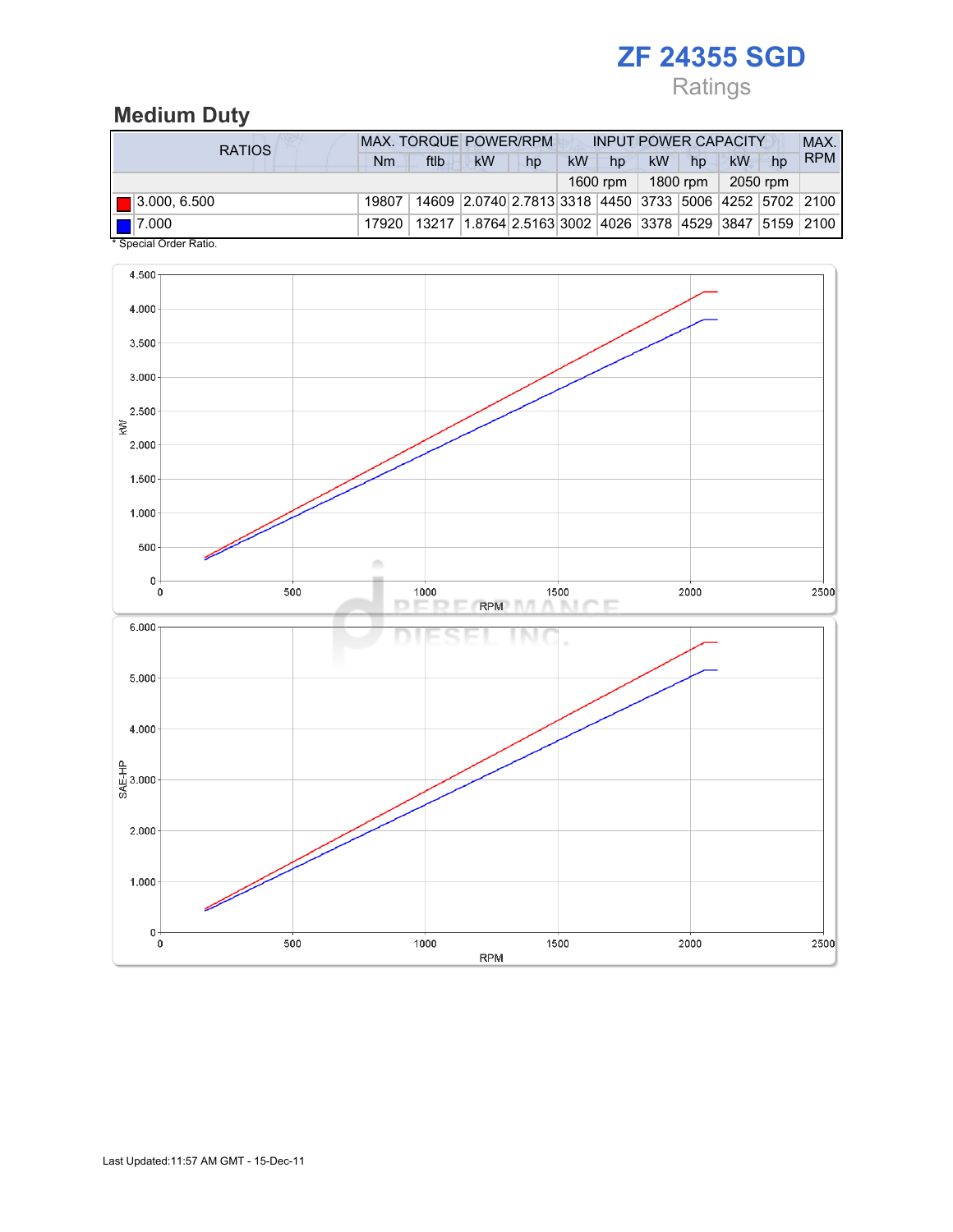## Ratings

## Continuous Duty

| <b>RATIOS</b>                                     | <b>MAX. TORQUE POWER/RPM</b><br><b>INPUT POWER CAPACITY</b> |                                                                                  |                                                                         |    |           |          |    |          |          |    | MAX.       |
|---------------------------------------------------|-------------------------------------------------------------|----------------------------------------------------------------------------------|-------------------------------------------------------------------------|----|-----------|----------|----|----------|----------|----|------------|
|                                                   | Nm                                                          | ftlb                                                                             | <b>kW</b>                                                               | hp | <b>kW</b> | hp       | kW | hp       | kW       | hp | <b>RPM</b> |
|                                                   |                                                             |                                                                                  |                                                                         |    |           | 1200 rpm |    | 1600 rpm | 1800 rpm |    |            |
| $\blacksquare$ 3.000, 6.500                       |                                                             | 15661   11551   1.6399   2.1991   1968   2639   2624   3519   2952   3958   1800 |                                                                         |    |           |          |    |          |          |    |            |
| $\blacksquare$ 7.000<br>$*$ Consider Order Detter | 14169                                                       |                                                                                  | 10451  1.4837   1.9896   1780   2388   2374   3183   2671   3581   1800 |    |           |          |    |          |          |    |            |

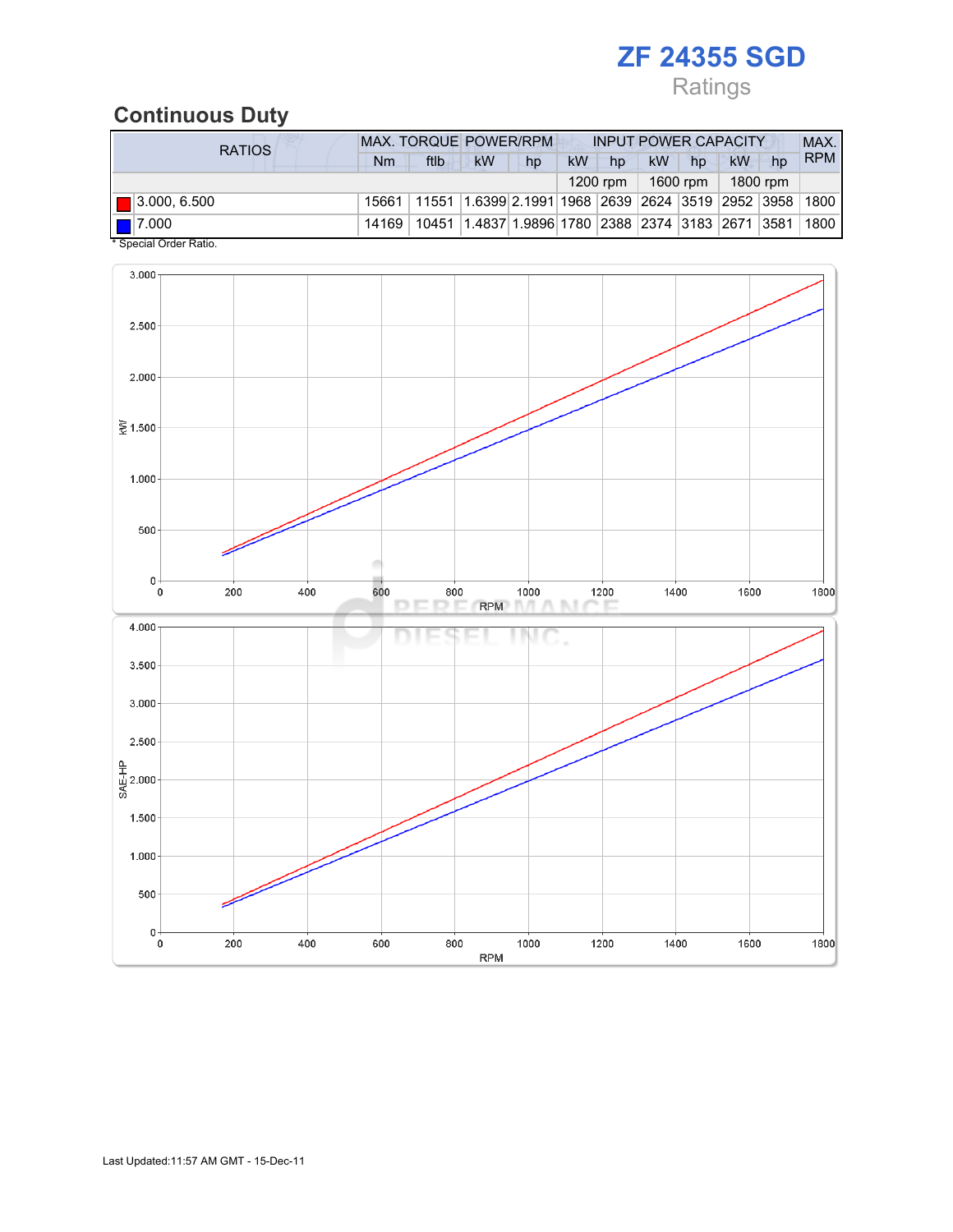**Dimensions** 



| mm (inches)    |                |                                    |                |       |                |                |                                                                    |         |  |  |  |
|----------------|----------------|------------------------------------|----------------|-------|----------------|----------------|--------------------------------------------------------------------|---------|--|--|--|
|                | B <sub>1</sub> | B <sub>2</sub>                     | B <sub>3</sub> | $B_4$ | H <sub>1</sub> | H <sub>2</sub> |                                                                    |         |  |  |  |
| 254 (10.0)     |                | 890 (35.1)  890 (35.1)  440 (17.3) |                |       |                |                | 690 (27.2)   1,288 (50.7)   1,073 (42.2)   845 (33.3)   750 (29.5) |         |  |  |  |
| Weight kg (lb) |                |                                    |                |       |                |                | Oil Capacity Litre (US qt)                                         |         |  |  |  |
| 4,500 (9,921)  |                |                                    |                |       | 200 (212)      |                |                                                                    |         |  |  |  |
|                |                |                                    |                |       |                |                |                                                                    | l-chili |  |  |  |

## Output Coupling Dimensions

|    |    |               |                   |              |                                                         | <b>Bolt Holes</b> |              |      |  |  |
|----|----|---------------|-------------------|--------------|---------------------------------------------------------|-------------------|--------------|------|--|--|
|    |    |               |                   |              |                                                         | No.               | Diameter (E) |      |  |  |
| mm | mm | $\mathsf{In}$ | $\blacksquare$ mm | $\mathsf{I}$ | mm                                                      |                   | mm           |      |  |  |
|    |    |               |                   |              | 550   21.7   492   19.4   437   17.2   50.0   1.97   24 |                   | 30.4         | 1.20 |  |  |